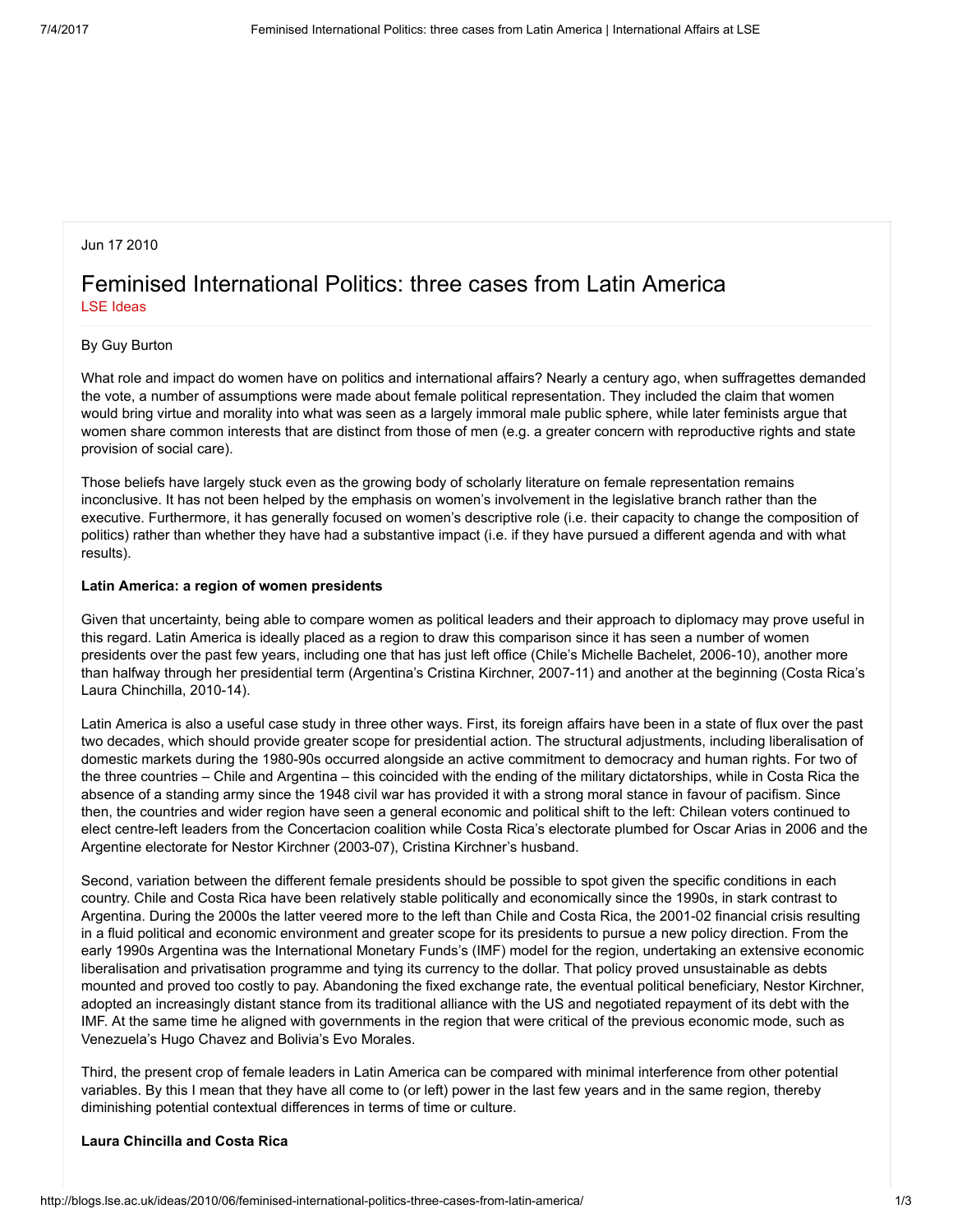7/4/2017 Feminised International Politics: three cases from Latin America | International Affairs at LSE

Since taking office in May 2010, Laura Chinchilla is following the main parameters of Costa Rican foreign policy. This is one that, according to Costa Rica academic Otto von Feigenblatt of Nova Southeastern University, stresses human security and rights, with a commitment to political neutrality.

Almost immediately after her inauguration, Chinchilla attended the Central America-European Union (EU) summit. The resulting agreement will lower tariffs on a range of agricultural and industrial goods which would benefit Central American and European exporters respectively. However, Chinchilla's direct involvement was limited, the bulk of the negotiations having taken place over the past three years. Where she will have a role to play is in the agreement's ratification, a situation made more difficult by the absence of a congressional majority in her favour.

Alongside the EU agreement, Chinchilla faces two additional foreign policy challenges. The first is relations with China. To date, Chinese trade with Costa Rica is smaller than with the rest of Central America. As she decides how far to open up Costa Rica's markets to Chinese investment and products, she also faces encouragement from American ambassador Anne Andrew, who claims that US and Costa Rican interests are complementary, to press ahead with greater economic liberalisation.

The second challenge is Costa Rica's relationship with Honduras – and Central America more generally. Chinchilla's predecessor, Oscar Arias, brokered an agreement between the deposed president Manuel Zelaya and the instigators of the June coup in late 2009. Chinchilla's first actions after winning the presidential election earlier in the year was to visit and appeal to neighbouring countries to readmit Honduras into the Organisation of American States (OAS) and restart the Central American Integration System (SICA) – the latter has not met since the coup.

## Michelle Bachelet and Chile

Like Chinchilla, Michelle Bachelet largely operated within broadly set foreign policy parameters for Chile. It is revealing to read her speech to the Council on Foreign Relations in September 2008 to see how she perceived her role as an international actor, particularly as a 'reliable partner, [and] not as an unconditional ally' of Washington.

Just like her predecessors in the Concertacion since the return of democracy in 1990, Bachelet's approach remained one committed to greater international integration and engagement. Examples of this included an increasing number of bilateral trade agreements including with Canada and Mexico in late 1990s and the US in 2004 on the one hand as well as peacekeeping efforts in Haiti.

In terms of her own time in office, Bachelet highlighted her country's election to the UN Human Rights Council, financial provision for low cost treatment of malaria, tuberculosis and HIV/AIDS in the International Drug Purchase Facility (UNITAID) and development assistance to Haiti the hallmarks of that policy. In addition, Bachelet's role as the acting president of the new South America-wide organisation, UNASUR, was instrumental in bringing together other heads of states to issue a declaration in support of Bolivian democracy and head off a potential coup in that country in September 2008.

# Cristina Kirchner and Argentina

Given the economic and political crises of the early 2000s which helped realign Argentine foreign policy under Nestor Kirchner, Cristina Kirchner has had arguably had the greatest scope of the three women presidents to diversify her country's foreign relations. However, her approach has been broadly in line with that of her predecessor and husband by maintaining previously developed links with Venezuela, Bolivia and Cuba – all of which have adopted a more critical attitude towards the US and the role of market liberalisation. Among the ongoing commitments signed up to by Cristina Kirchner include support to create an alternative development bank for the region in the guise of the Bank of the South (Banco del Sur) initiative with Venezuela and a jointly proposed reform of the global financial system with Brazil's President Lula ahead of the 2009 G20 summit in London, to which both countries were invited.

That Cristina Kirchner has adopted the same direction to foreign policy as her husband has drawn criticism. This was apparent in early 2009 when she visited Fidel Castro at the same time that Barack Obama took office in Washington. Domestic opponents accused her of pursuing foreign support that were more in keeping with the contentious George W Bush period rather than in the more accommodating Obama era.

At the same time, Cristina Kirchner's critics may reflect her domestic difficulties since the start of her term. They include agricultural producers' protests against her government's export tax soon after she took office and the fracturing of her political support, resulting in her party's legislative defeat in mid-2009. As a result, much of the expectation that she aroused as a candidate has not come to pass, including in foreign affairs. Prior to her election in late 2007 she had made a number of overseas visits to Bill Clinton, Spanish Prime Minister José Zapatero and the Paris Club (the finance ministers of the 19 countries with whom Argentina owes much of the debt that it defaulted on in the early 2000s). These trips seemed to indicate that Argentina would diversify its relations under her presidency. That it has not done so is reinforced by the largely peripheral role that Argentina has influencing the international agenda. This is evident in two ways: first, when compared to Brazil's relative influence, both within the regional trading bloc, Mercosur, and at last year's G20 summit; second, her reiteration of the sovereignty issue over the Falklands/Malvinas in February.